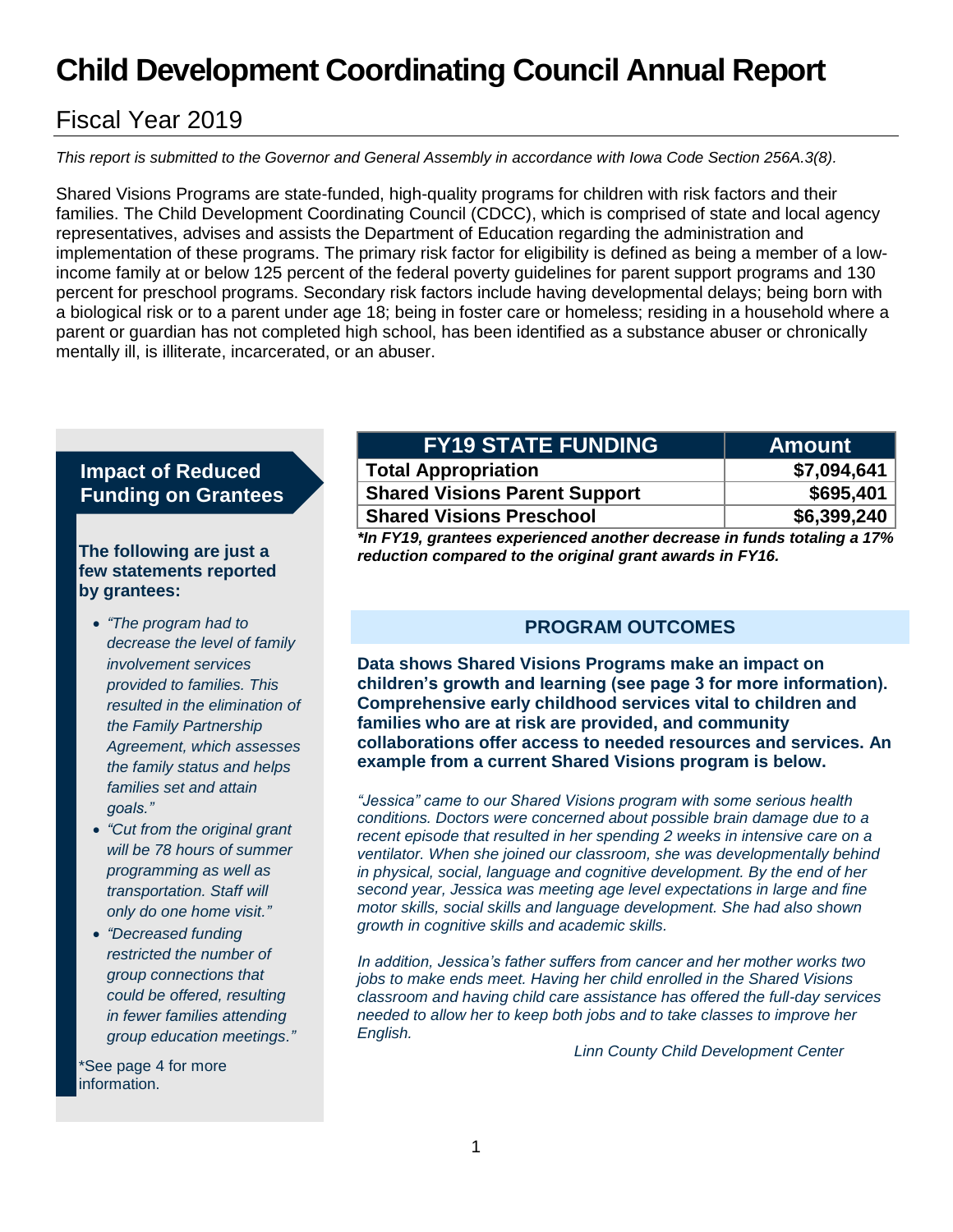### **SHARED VISIONS PARENT SUPPORT PROGRAMS**

"THE HIGHEST RETURNS ARE ACHIEVED WHEN INVESTMENTS START AT BIRTH – 13% FOR EVERY DOLLAR INVESTED IN CHILDREN WHO COULD OTHERWISE NOT ATTEND A HIGH-QUALITY PROGRAM."

(Heckman, 2019) 1

Shared Visions Parent Support Programs provide services for families with:

- an income below **125 percent of the poverty level**, and
- children with risk factors and **ages birth to five**, with priority given to programs serving families with children ages birth to three.

In FY19, six Shared Visions Parent Support Programs were awarded grants in five counties. All grantees were validated through external evaluation to meet standards of high quality by earning the Iowa Family Support Credential.

#### **SERVICES IN FY19**

- Served **808** families with **1061** children
- Conducted **6,277** home visits
- Offered **3,799** group-based parent education meetings

\*Reported totals for home visits and group-based parent education meetings also include services supported through additional funding sources.

#### **Services Needed**

**186** eligible families remained on a waiting list

• Equal to **23%** of total families served

Grantees reported a total of **\$457,450** as in-kind support during the FY19 grant year. These additional funds were used to maintain quality programming and cover the costs of items such as salaries, parent education, and other services not covered by the grant. Sources of inkind varied and included community supports, federal dollars, and other state funding sources. This is a **66% match** to the total grant.

Of the **1061 children served**, grantees reported 141 were served prenatally, 653 children from birth to three years old, and 267 children were four to five years of age.



Shared Visions Parent Support Programs also assisted in **identifying children in need of early intervention services** provided through Iowa's Early ACCESS system.

- A total of **74** children received early intervention/early childhood special education services.
- **55%** of children were identified after program enrollment.

Services offered focus on multiple areas including:

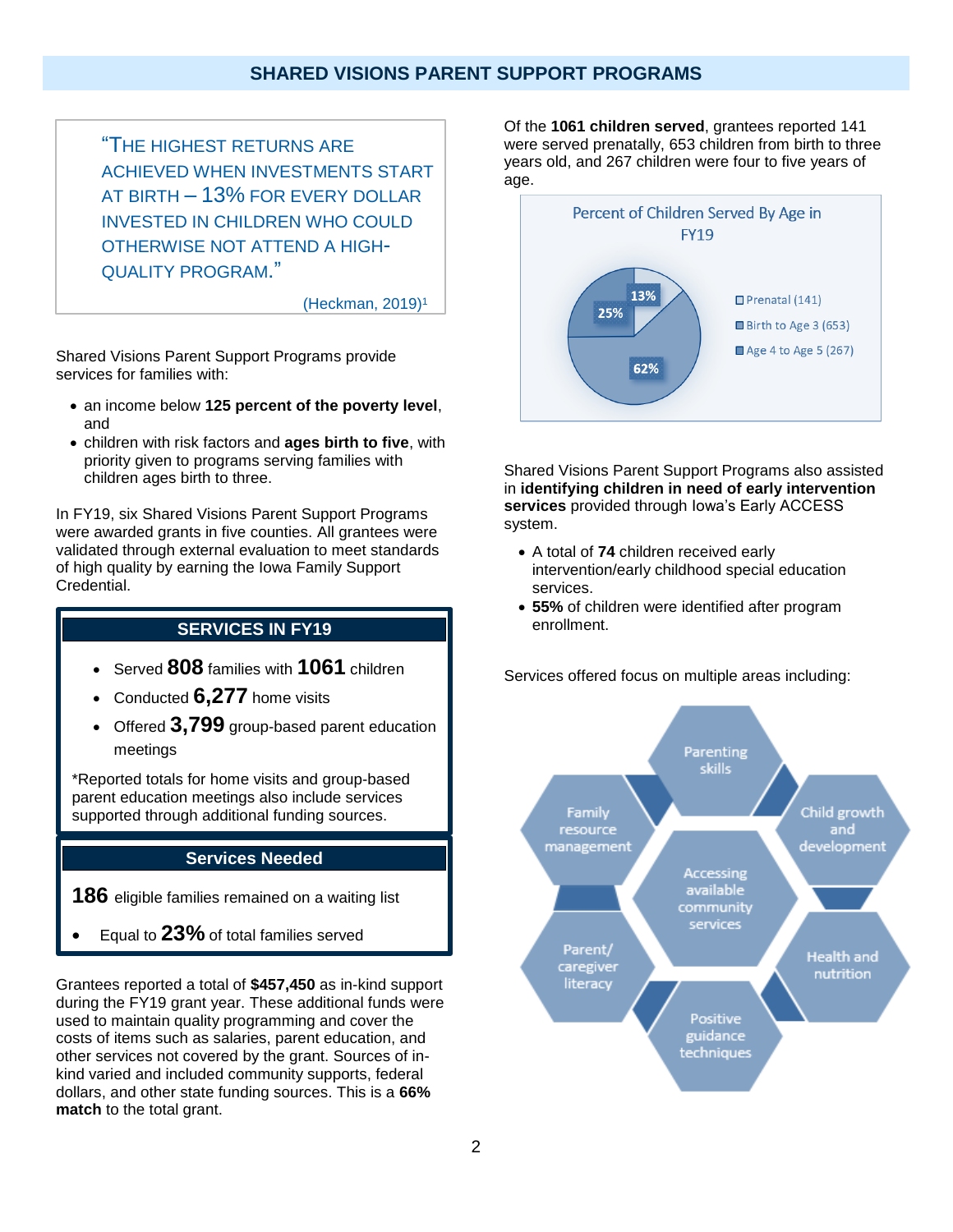"BENEFITS OF EARLY EDUCATION WERE FOUND TO PERSIST FOR YEARS, BOLSTERING GRADUATION, REDUCING RETENTION, AND REDUCING SPECIAL EDUCATION PLACEMENTS."

(Walsh, 2017)<sup>2</sup>

Providing high quality, comprehensive services to children with risk factors is a distinguishing characteristic of Shared Visions Preschool Programs. Eligible children are:

- members of a family with an income below **130 percent of the poverty level**, or identified as having **other risk factors**, and
- **ages three to five years**.

## **SERVICES IN FY19**

- **67** grants awarded across **37** counties
- Enrolled **1,299** children; **94%** qualified based on income level
- **13%** of children received early childhood education services through an IEP, **44%** were identified after enrollment
- **100%** of grantees maintained accreditation through NAEYC, the national standard of highest quality for early childhood programs

## **SERVICES NEEDED**

**652** eligible children remained on a waiting list

- **Increase of 21%** from the previous year
- Equal to **50%** of total enrollment

Of the total children enrolled, 568 were age three, 726 were age four, and 5 were age five.



During FY19, children's knowledge, skills, and behaviors met the range of expected growth. Additionally, the **percent of children meeting or exceeding expectations greatly increased** over the course of the year.



Most children received **seven or more hours** of programming per day due to collaborative relationships in the community which included extended preschool services or wrap-around child care.



Grantees reported **\$3,763,733** as in-kind support used to support costs not covered by the grant during the FY19 grant year. These additional funds supported items such as salaries and benefits, instructional supplies, equipment, operational costs, and staff training. Sources of in-kind were vast and included community donations, federal dollars, and other state funding. This is a **59% match** to the total grant.